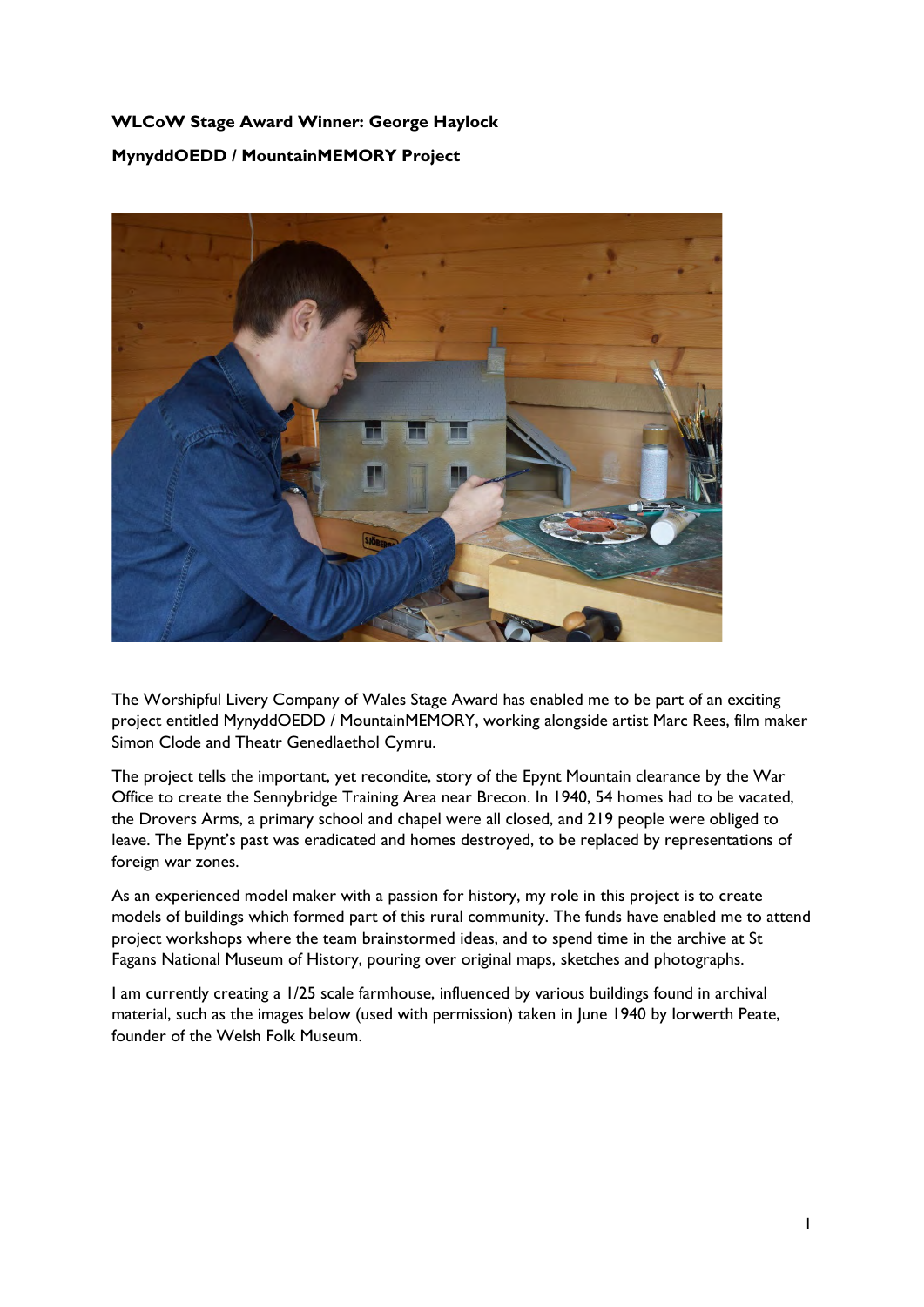

*(Credit: National Museum Wales)*



*(Credit: National Museum Wales)*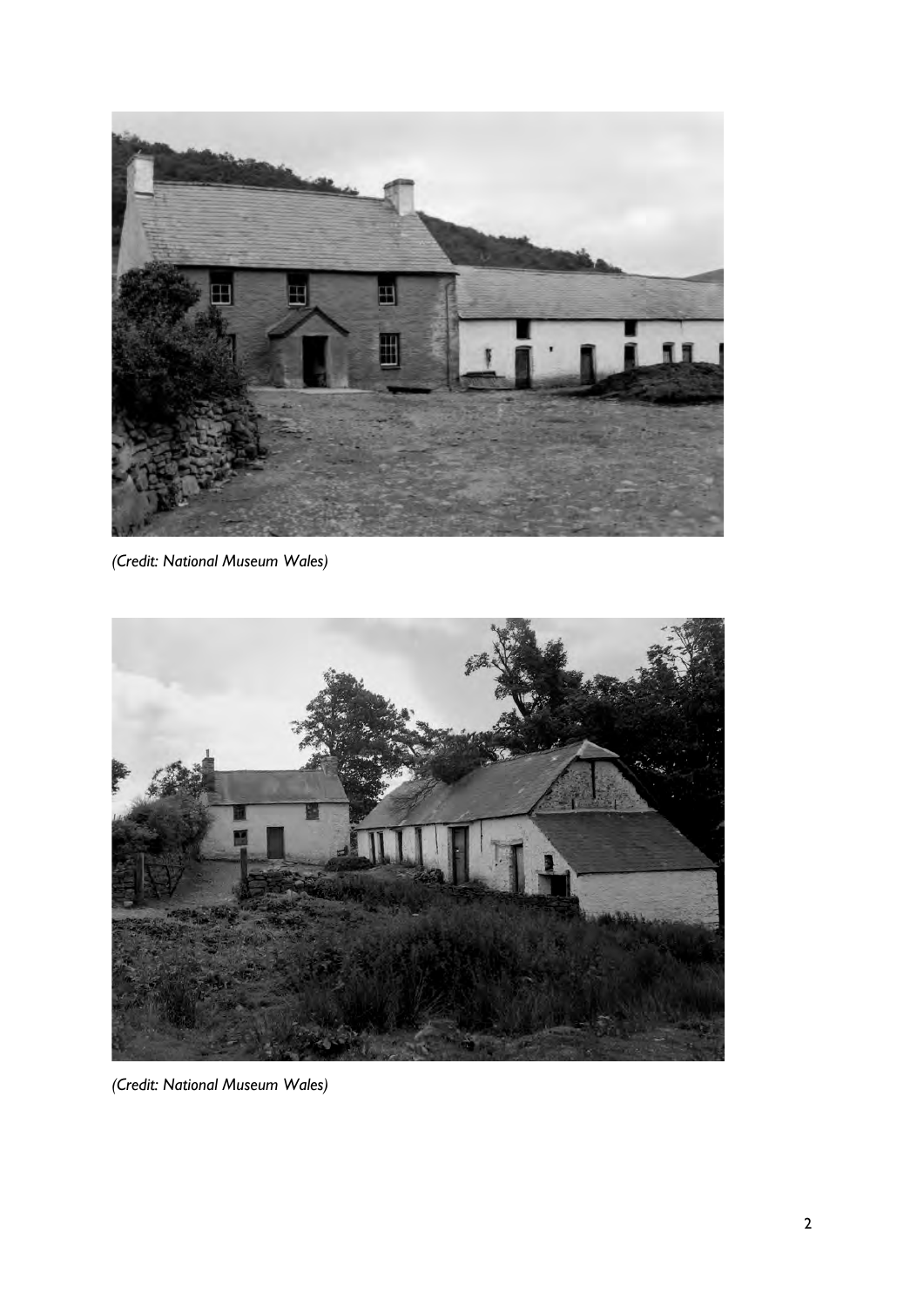

*(Credit: National Museum Wales)*

Here's my initial 1/25 scale scratch-built model made from mixed media.

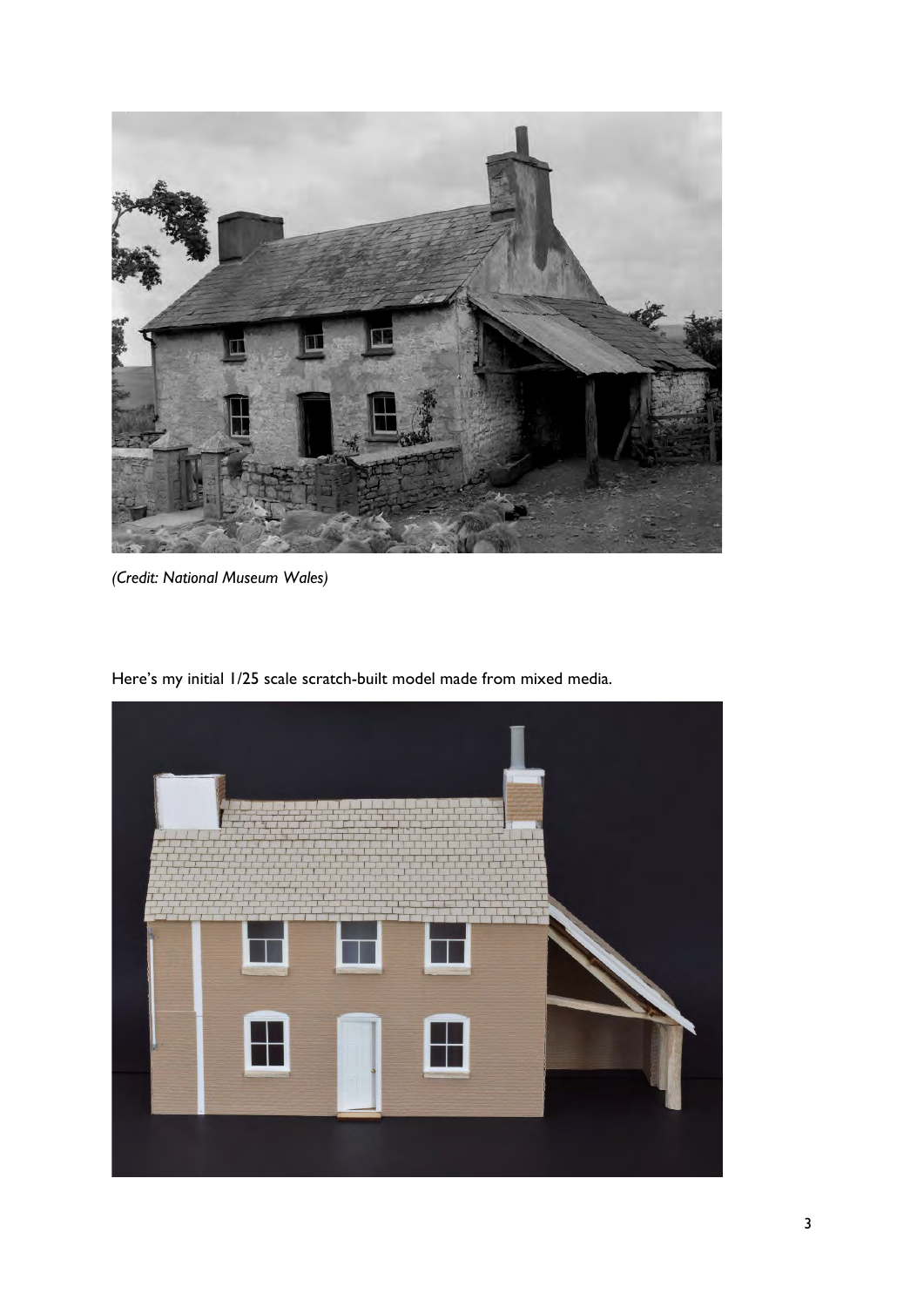

Next, I applied layers of clay, grit and other products to replicate the various surfaces of the weather-beaten farmhouse.

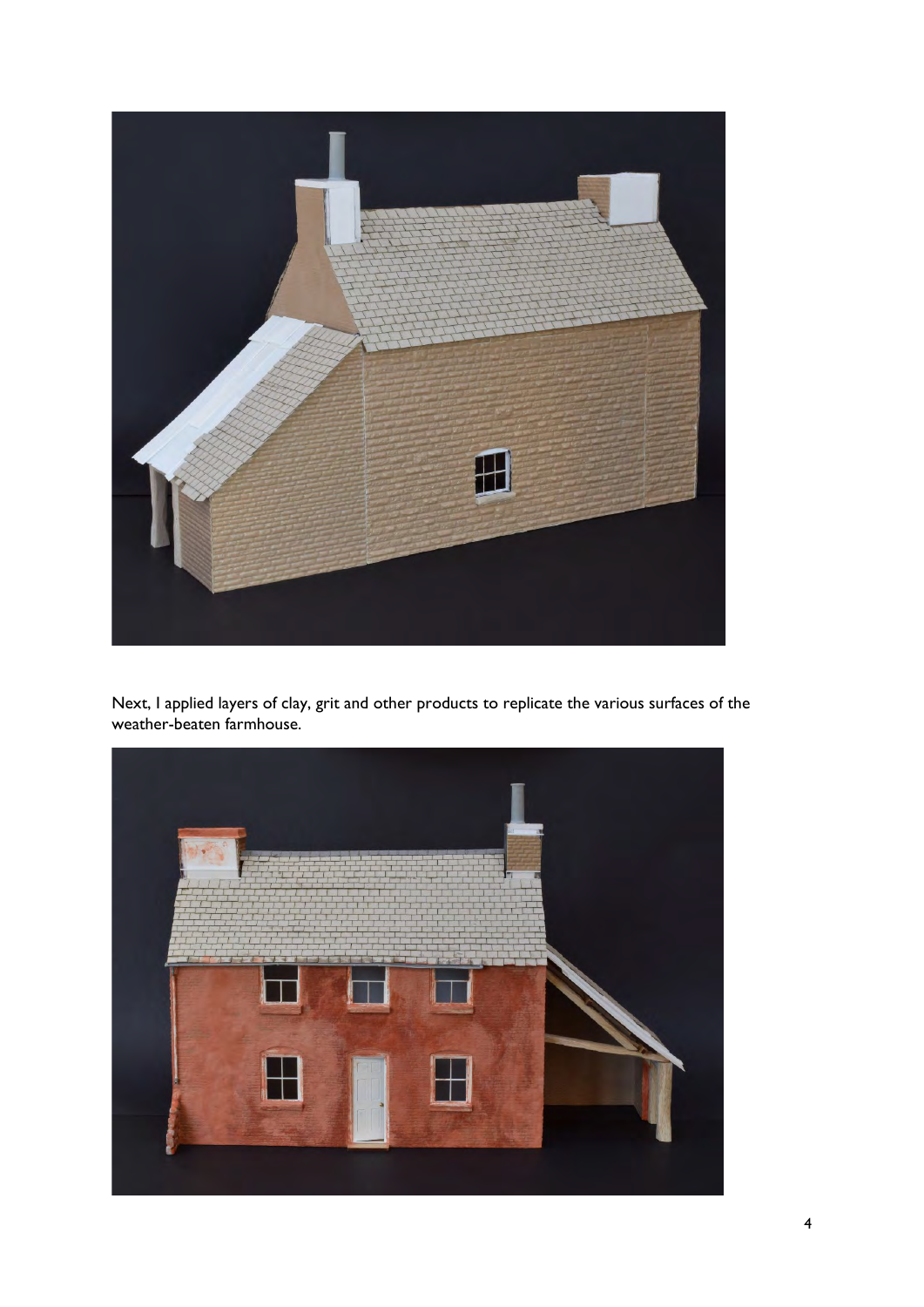

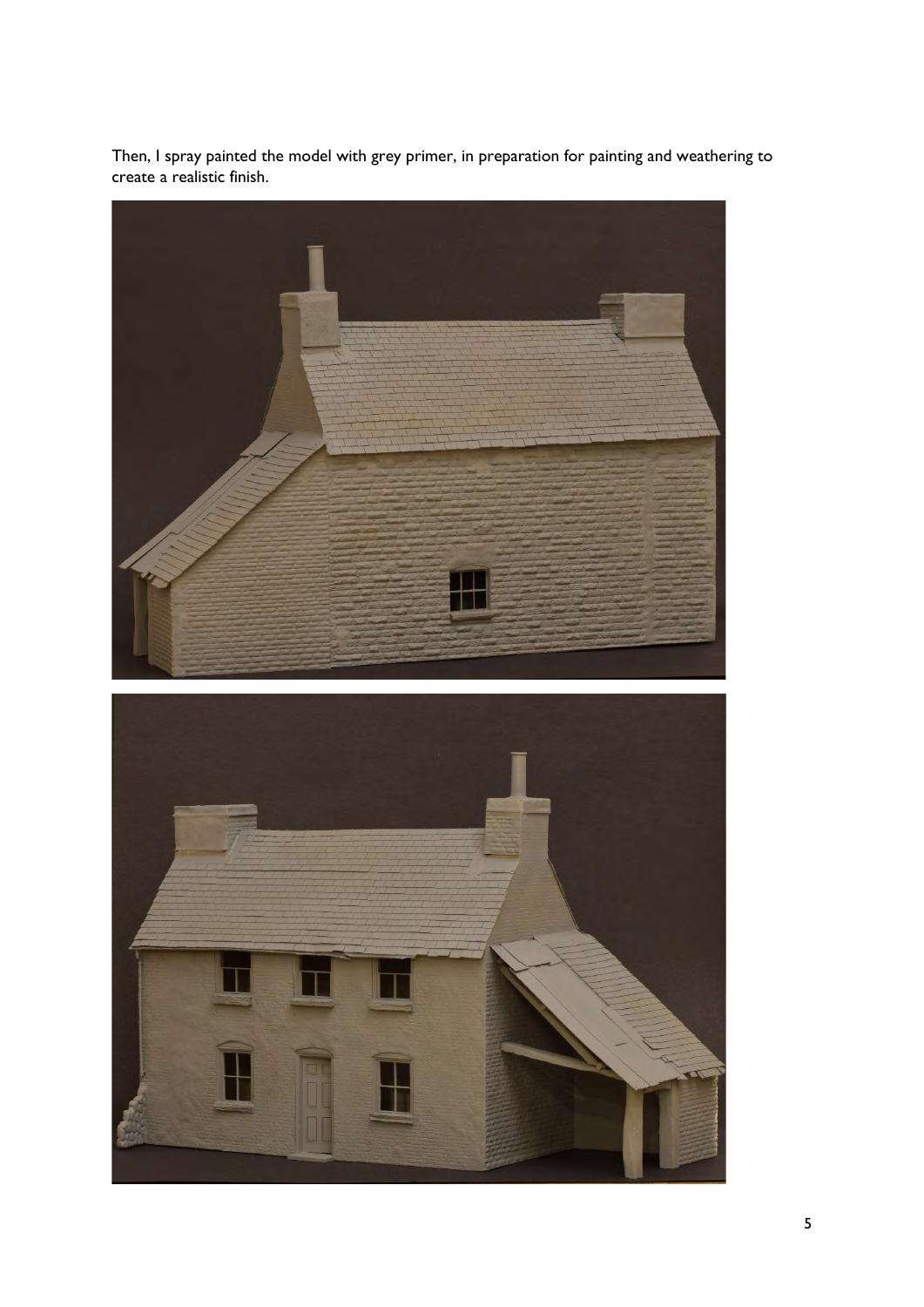I also decided to commission a group of 1/25 scale figures, having seen a photograph of a family outside their Epynt farmhouse. I painted them in a grayscale scheme which hints at the fading memories of the Epynt community.





*(Credit: National Museum Wales)*